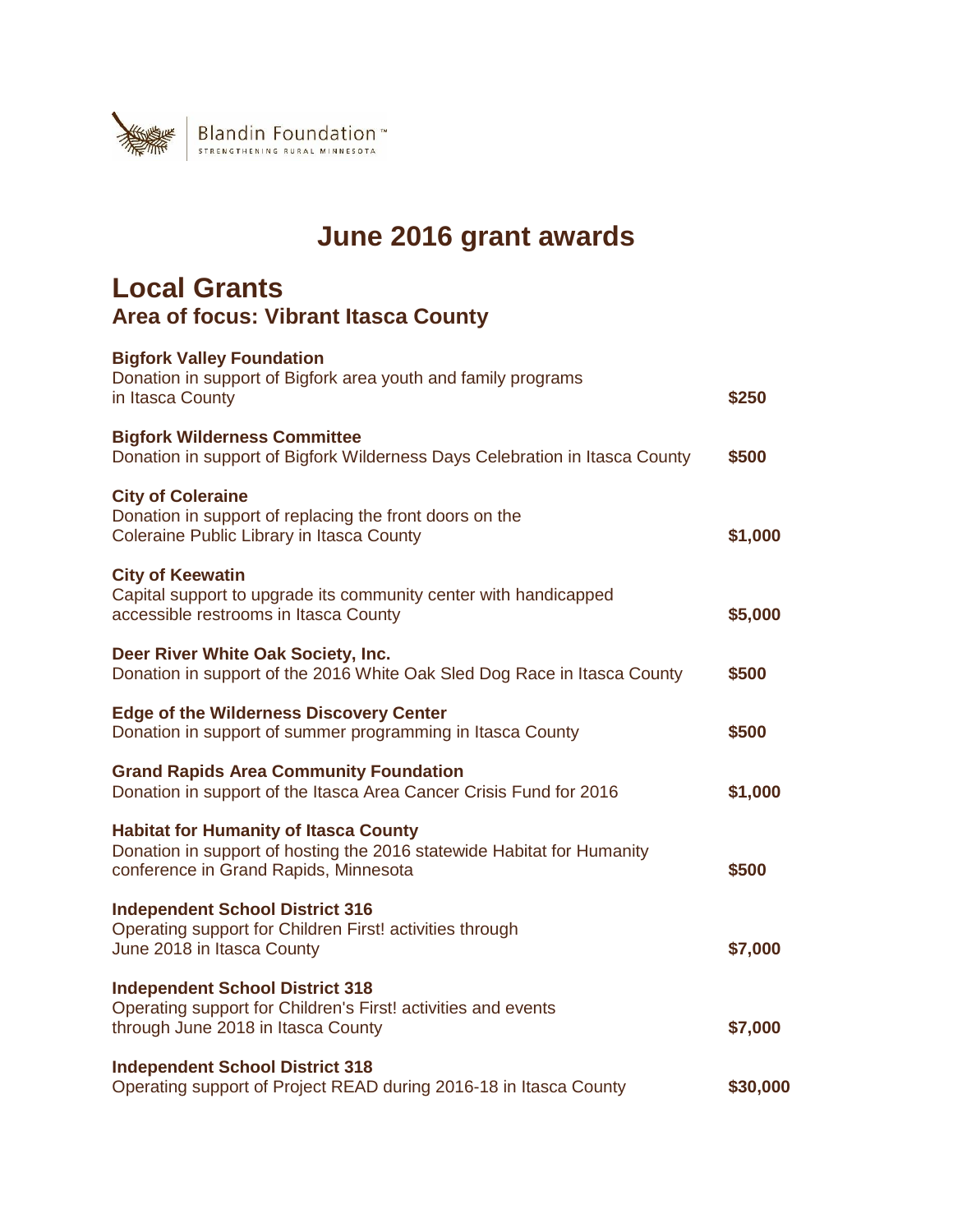| <b>Independent School District 318</b><br>Donation for advertising the 2016-17 Blandin Education<br>Grants Program in the Grand Rapids High School yearbook<br>in Itasca County                                                   | \$325    |
|-----------------------------------------------------------------------------------------------------------------------------------------------------------------------------------------------------------------------------------|----------|
| <b>Independent School District 319 Nashwauk-Keewatin</b><br>Donation in support of Nashwauk-Keewatin high school's 2016<br>post prom event in Itasca County                                                                       | \$400    |
| <b>Independent School District 319</b><br>Operating support for Children's First! activities through<br>June 2018 in Itasca County                                                                                                | \$2,500  |
| <b>ISD 317 Deer River</b><br>Operating support for Children's First! activities through<br>June 2018 in Itasca County                                                                                                             | \$7,000  |
| <b>Itasca Choral Society</b><br>Capital support to purchase new risers for performances<br>in Itasca County                                                                                                                       | \$2,500  |
| <b>Itasca Community College</b><br>Donation in support of Family Empowerment Day to bring together<br>mixed race families for informal networking and sharing in Itasca County                                                    | \$500    |
| <b>Itasca Youth For Christ</b><br>Donation in support of Itasca Youth for Christ in Itasca County                                                                                                                                 | \$250    |
| <b>Judy Garland Children's Museum</b><br>Donation in support of the 2016 Judy Garland Festival in Itasca County                                                                                                                   | \$1,000  |
| <b>KOOTASCA Community Action, Inc.</b><br>Project support to develop a new collaborative governance structure<br>with Arrowhead Economic Opportunity Agency to better serve rural<br>clients in poverty in northeastern Minnesota | \$20,000 |
| <b>Minnesota Forestry Association</b><br>Donation in support of producing a University of Minnesota Extension<br>Forestry special magazine covering woodland stewardship tips<br>and educational materials in Itasca County       | \$1,000  |
| <b>Pengilly Booster Club</b><br>Donation in support of upgrades to the Pengilly Community Center<br>in Itasca County                                                                                                              | \$1,000  |
| <b>Second Harvest North Central Food Bank</b><br>Donation in support of workforce development research meeting<br>expenses in Itasca County                                                                                       | \$1,000  |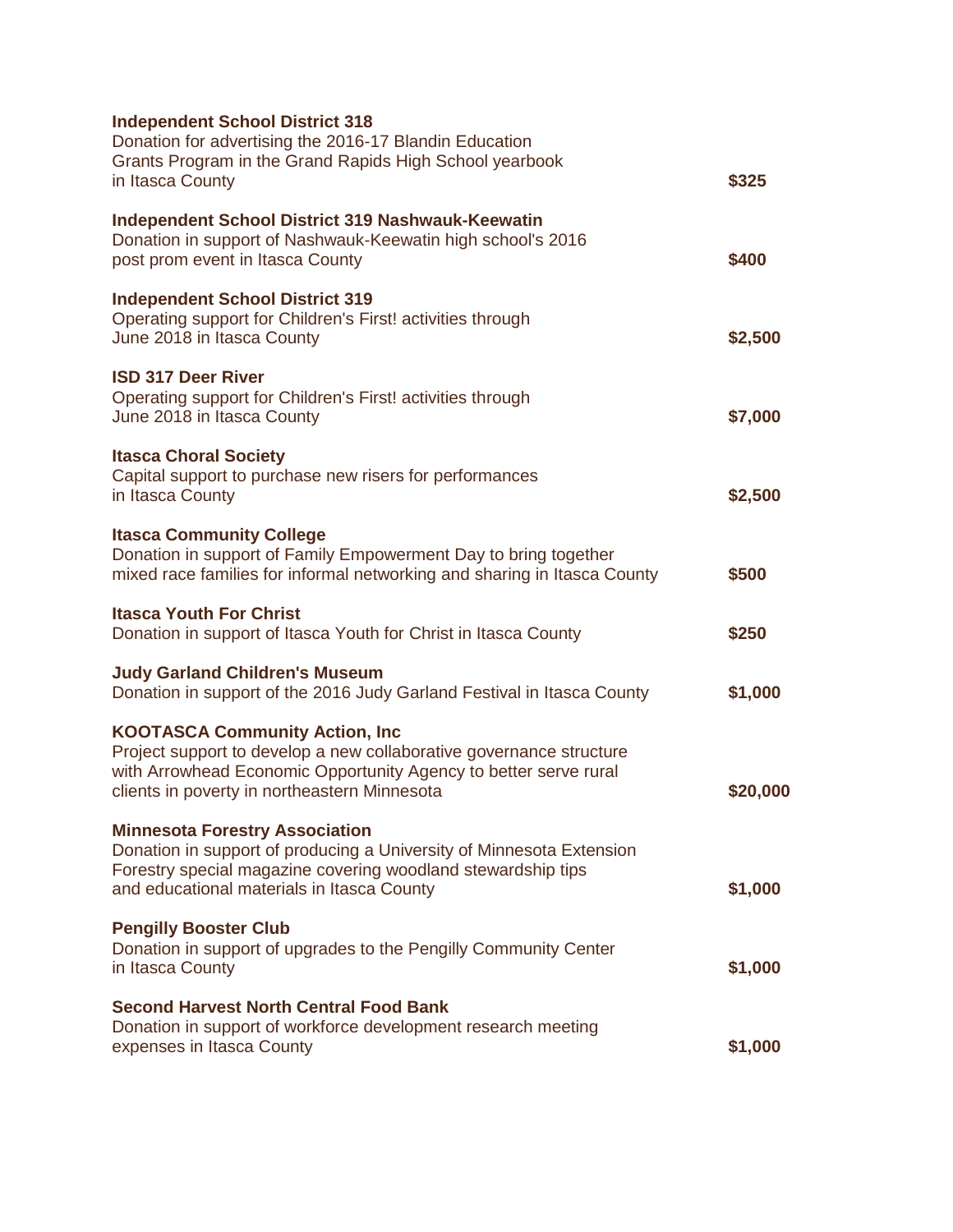# **Area of focus: Expand Opportunity**

| <b>Arrowhead Economic Opportunity Agency</b><br>Operations support for continuation of the Adult Scholarship<br>Program through June 2018 in Itasca County                                                                                                                                                                                  | \$391,185   |
|---------------------------------------------------------------------------------------------------------------------------------------------------------------------------------------------------------------------------------------------------------------------------------------------------------------------------------------------|-------------|
| <b>City of Grand Rapids</b><br>Capital support for development and construction of a multi-purpose<br>outdoor recreation facility in Itasca County                                                                                                                                                                                          | \$200,000   |
| <b>Grand Rapids Area Community Foundation</b><br>Project support for the Mobility Mania event to bring awareness<br>to accessibility needs in Itasca County                                                                                                                                                                                 | \$5,000     |
| <b>Grand Rapids Area Community Foundation</b><br>Project support for the development of Spark and the Pathway to<br>Student Success in the Itasca County area                                                                                                                                                                               | \$60,000    |
| <b>Itasca Area Schools Collaborative</b><br>Operating support for continuation of the Invest Early program<br>in Itasca County                                                                                                                                                                                                              | \$2,100,000 |
| Mississippi Headwaters Area Dental Health Center<br>Capital support for a new expanded clinic building in rural Minnesota<br>and a significant portion of Itasca County                                                                                                                                                                     | \$50,000    |
| <b>Northland Area Family Service Center</b><br>Project support to develop and implement an evaluation process for<br>the Northland Early Childhood Collaborative in the Itasca County area                                                                                                                                                  | \$10,000    |
| <b>Rural Minnesota</b><br><b>Area of focus: Expand Opportunity</b>                                                                                                                                                                                                                                                                          |             |
| <b>Area Partnership for Economic Expansion</b><br>Project support for membership confined to charitable education<br>and research activity in rural Minnesota                                                                                                                                                                               | \$45,000    |
| <b>Association of Minnesota Public Educational Radio Stations</b><br>Donation in support of creating and distributing five educational<br>segments on powwows and powwow etiquette via Minnesota AMPERS<br>stations including KAXE/KBXE (Grand Rapids), KOJB (Leech Lake),<br>KKWE (White Earth) and WTIP (Grand Marais) in rural Minnesota | \$1,000     |
| <b>Center For Rural Policy &amp; Development</b><br>Operating support over 2 years in rural Minnesota                                                                                                                                                                                                                                       | \$140,000   |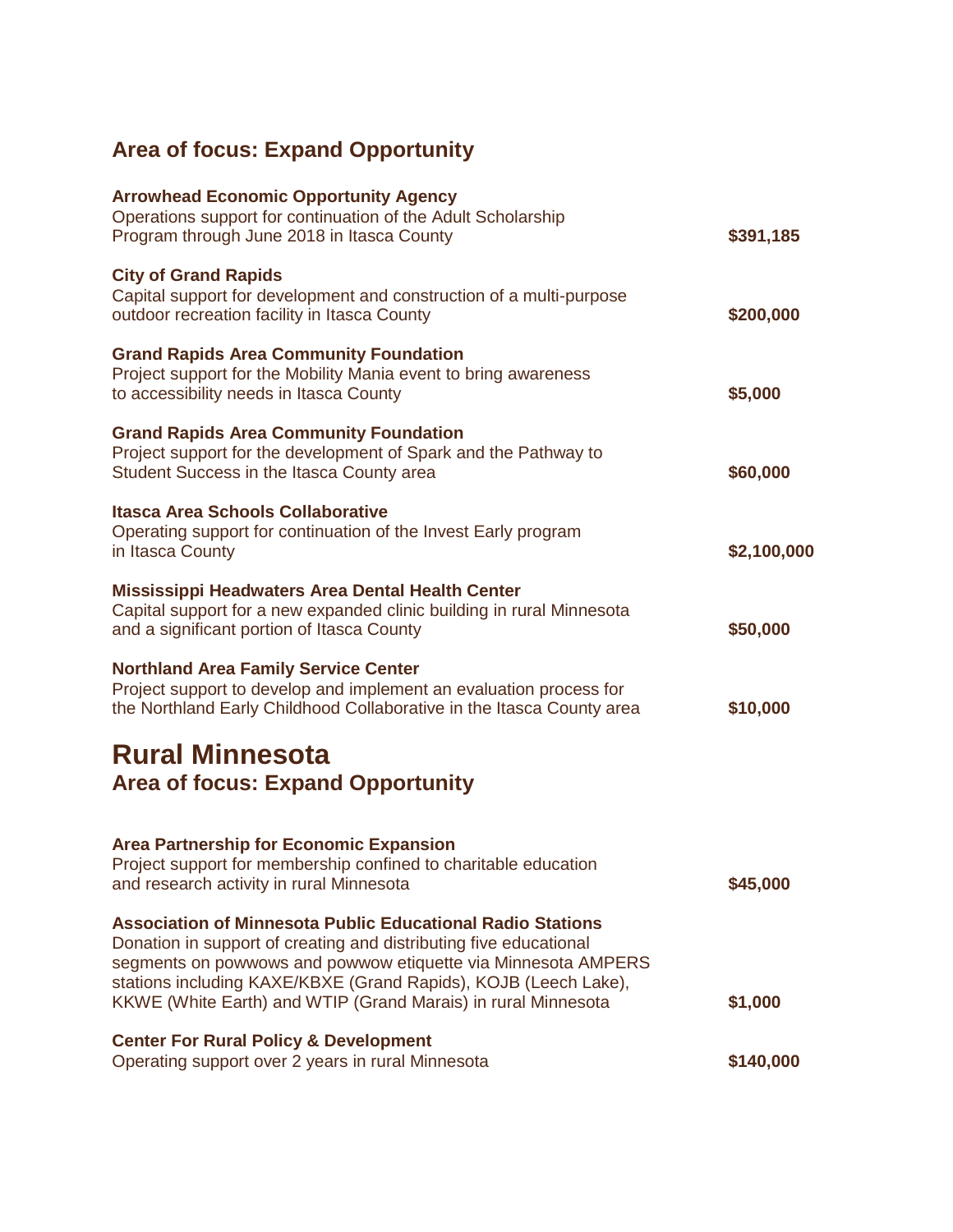| <b>Enterprise Minnesota</b><br>Project support for the 2016 State of Manufacturing survey<br>in rural Minnesota                                                                      | \$5,000   |
|--------------------------------------------------------------------------------------------------------------------------------------------------------------------------------------|-----------|
| <b>Hibbing College Foundation</b><br>Donation in support of Hibbing Community College's centennial<br>celebration in rural Minnesota                                                 | \$1,000   |
| <b>Hubbard County</b><br>Project support for the Workforce Assessment and Action Plan project<br>in rural Minnesota                                                                  | \$5,000   |
| <b>Lao Assistance Center of Minnesota</b><br>Project support for development of a Lao Parent Task Force<br>in the Warroad, Minnesota area                                            | \$7,000   |
| <b>Leech Lake Tribal College</b><br>Project support for an engineering study as part of a regional<br>renewable energy demonstration project in rural Minnesota                      | \$5,000   |
| <b>Longville Area Community Choir</b><br>Donation in support of the 2016 Music in the Park series in the<br>Remer-Longville area                                                     | \$500     |
| Minnesota D.A.R.E., Inc.<br>Donation in support of D.A.R.E. programming in rural Minnesota                                                                                           | \$1,000   |
| <b>MN Council of Nonprofits Inc</b><br>Membership support for 2016                                                                                                                   | \$1,600   |
| <b>Minnesota Public Radio</b><br>Operating support over two years for continuation of the rural news<br>reporting network in rural Minnesota                                         | \$200,000 |
| <b>Renewing the Countryside II</b><br>Project support for a feasibility study on innovative financing models<br>for rural farm and food businesses in rural Minnesota                | \$10,000  |
| <b>Second Harvest North Central Food Bank</b><br>Donation in support of research and preparation for presentation at the<br>Grantmakers for Effective Organizations conference       | \$400     |
| <b>Southern Minnesota Initiative Foundation</b><br>Project support to assist the town of Madelia's post-fire business and<br>downtown recovery efforts in rural Minnesota            | \$50,000  |
| <b>Southwest Initiative Foundation</b><br>Donation in support of sponsorship of the 2016 EDAM Summer Conference<br>for economic development professionals throughout rural Minnesota | \$1,000   |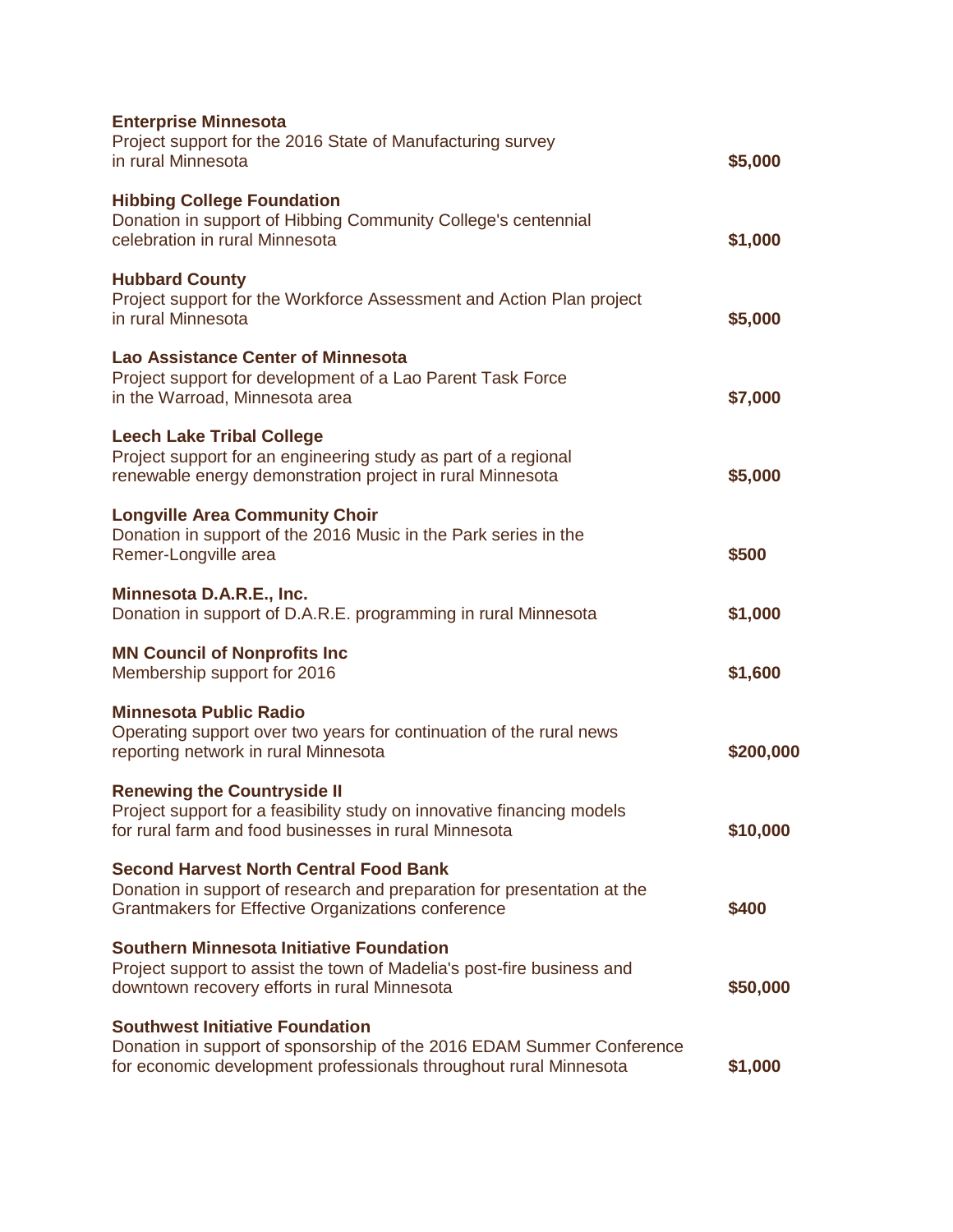## **Area of focus: Invest in Leadership**

| <b>City of Bird Island</b><br>Project support to determine the feasibility of developing recreational<br>amenities in Bird Island as part of the Blandin Leadership Grants<br>Program in rural Minnesota                                     | \$5,000  |
|----------------------------------------------------------------------------------------------------------------------------------------------------------------------------------------------------------------------------------------------|----------|
| <b>City of Ely</b><br>Project support for the small business conference in Ely as part of<br>the Blandin Leadership Grants Program in rural Minnesota                                                                                        | \$2,500  |
| <b>City of St. Charles</b><br>Project support to increase safety knowledge and practices of youth<br>on bicycles as St. Charles is intersected by two major highways,<br>as part of the Blandin Leadership Grants program in rural Minnesota | \$2,000  |
| <b>Lower Sioux Indian Community</b><br>Project support for cross-cultural training for educators and community<br>leaders in the Redwood Falls area as part of the Blandin Leadership<br>Grants program                                      | \$5,000  |
| <b>Lutheran Social Service of Minnesota</b><br>Project support to facilitate LGBT youth support groups in Virginia,<br>Minnesota, as part of the Blandin Leadership Grants program                                                           | \$5,000  |
| <b>MN Council On Foundations</b><br>Project support for the 2016 MCF Experience funders tour<br>in rural Minnesota                                                                                                                           | \$10,000 |
| <b>Northwest Minnesota Foundation</b><br>Donation in support of a World Cafe event for the Park Rapids<br>community as part of the Blandin Leadership Grants Program                                                                         | \$1,000  |
| <b>Perham Community Food Shelf Inc</b><br>Project support to develop a mobile food pantry serving the communities of<br>Frazee, Vergas and Wolf Lake as part of the Blandin Leadership Grants<br>Program in rural Minnesota                  | \$5,000  |
| <b>Regents of The University of Minnesota</b><br>Project support for the One Minnesota 2016 Conference of Legislators<br>in rural Minnesota                                                                                                  | \$10,000 |
| <b>Southern Minnesota Initiative Foundation</b><br>Project support for community engagement and strategic planning for the<br>Owatonna area in rural Minnesota as part of the Blandin Leadership<br><b>Grants Program</b>                    | \$5,000  |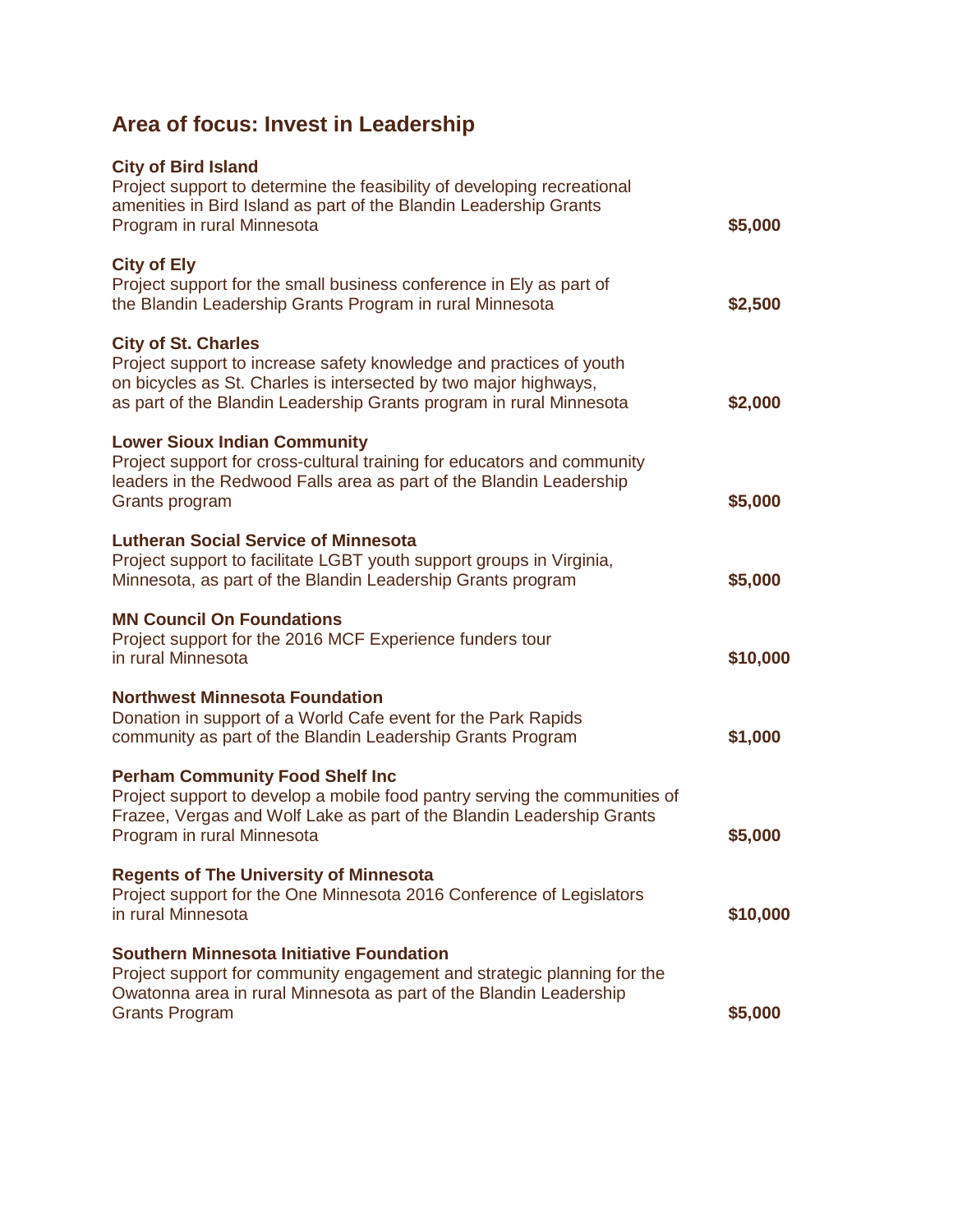## **Broadband Rural Minnesota grants**

#### **Brainerd Lakes Area Development Corp**

| Project support for a two-day hack fest to share information, use local<br>skills to problem solve local challenges, and develop new technology<br>solutions as part of the Broadband Program in rural Minnesota                                                                      | \$10,000 |
|---------------------------------------------------------------------------------------------------------------------------------------------------------------------------------------------------------------------------------------------------------------------------------------|----------|
| <b>City of Cloquet</b><br>Project support to provide Cloquet and Moose Lake libraries with<br>makerspace equipment and training, and six mobile hot spots to<br>provide home access for un(der) served residents of the County as<br>part of the Broadband Program in rural Minnesota | \$6,500  |
| <b>First American Financial Services</b><br>Project support for a feasibility study to extend broadband services to<br>the under and un-served areas of the Todd Wadena Electric Cooperative<br>service area as part of the Broadband Program in rural Minnesota                      | \$13,825 |
| <b>Fond Du Lac Band of Lake Superior Chippewa</b><br>Project support for interactive device applications development for<br>youth in grades 4-12 as part of the Broadband Program in rural Minnesota                                                                                  | \$8,620  |
| <b>Fond Du Lac Band of Lake Superior Chippewa</b><br>Capital support for the purchase and installation of interactive devices<br>to enhance internal and external communications for government and<br>community use as part of the Broadband Program in rural Minnesota              | \$4,000  |
| <b>Itasca Economic Development Corporation</b><br>Project support to increase the technological sophistication of<br>businesses and organizations by providing educational and networking<br>opportunities as part of the Broadband Program in Itasca County                          | \$15,000 |
| <b>Lower Sioux Indian Community</b><br>Capital support to provide reliable, high-speed internet access to key<br>tribal buildings for residents, service providers, officials and visitors<br>as part of the Broadband Program in rural Minnesota                                     | \$9,765  |
| <b>Project FINE</b><br>Project support to provide technology and coding education for diverse<br>youth as part of the Broadband Program in rural Minnesota                                                                                                                            | \$25,000 |
| <b>Redwood County</b><br>Project support to promote the new Technology Training Center classes<br>as part of the Broadband Program in rural Minnesota                                                                                                                                 | \$4,000  |
| <b>Region 5 Regional Dev Commission</b><br>Project support for a survey and assessment tools to collect and<br>process information from a sample of new Consolidated Telephone<br>Company broadband customers as part of the Broadband Program                                        |          |